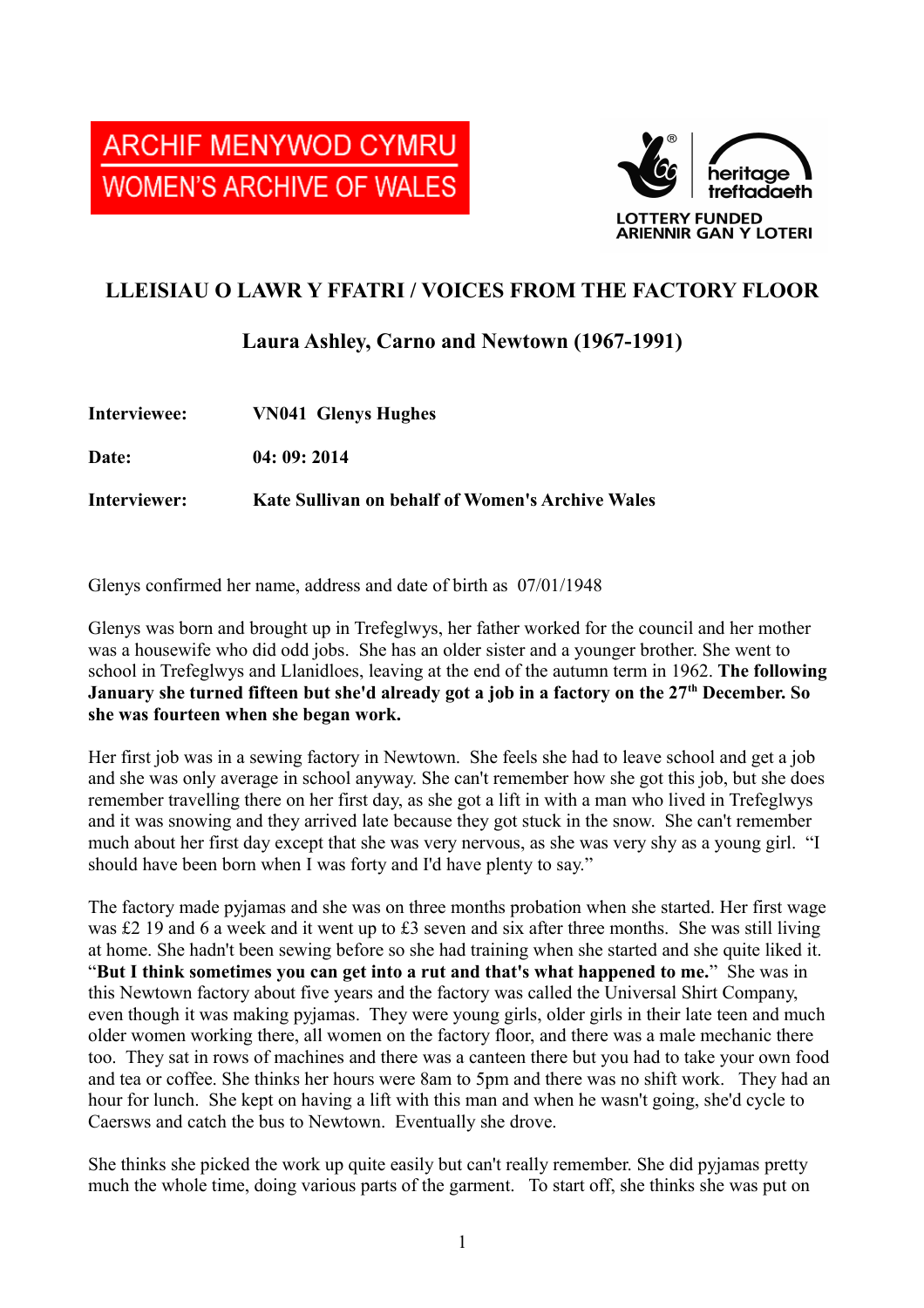something easy. She didn't think anything of the work but says she couldn't have been very ambitious. **Going into the factory and working with a load of girls was 'nerve racking' at the beginning she said, but it was alright after a while.** The girls were quite nice she thinks and she did make friends there. "Over life, your make friends, but your life changes and you lose them, don't you. There's only certain amount that are friends forever." When she finished, she was earning about £9. **She can't remember how she spent her wages "On myself I would have thought" though she did give some money to her mother for her keep. "I think that's right anyway because it gives you a bit of responsibility in life, doesn't it."** She lived at home the whole time she was there and has always lived at home really, as she cared for her mother in later years.

She left the factory in Newtown to go to work in Laura Ashley **"I thought about it for a while, as I'm not very good at decision making, but it was probably the best decision I ever made at the time.**" She began in Tŷ Brith, which she says was the original Laura Ashley factory in Carno. When asked why she didn't look for work in Laura Ashley when she left school, instead of going to Newtown, she thinks she probably didn't even know it existed then. She had an interview for the job in Laura Ashley, after the factory had closed for the day, and she had to make an apron. One person interviewed her, who she thinks was called Tony. The apron was already cut, with a bib on, and she had to make it up, following the example of one there already made up. She can't remember how long it took to do this. She thinks she must have been very nervous but she got the job and she began on October  $9<sup>th</sup> 1967$ .

*9.00* The factory was nice she says, and there wasn't many girls there at the time. It was small compared to the factory in Newtown, which was huge. **Her wages at Laura Ashley were £9 17 and 6d. So there was about 10s difference, which she says was lot then.** She thinks the factory also paid travelling costs but later said that this was probably much later when the factory moved to Newtown. They did put a bus on for the workers she said, as the employees came from all over the surrounding area. She began on tea towels and aprons, and she doesn't think they were doing clothes at the time. She remembers Mo Lewis working there (VN002) and her sister Rosina Corfield, who was a supervisor. Rosina was one of the first people to work for Laura Ashley and was a very good supervisor, says Glenys.

The work she began doing was hemming the sides of the tea towels, on the one factory floor, in a one story building. She thinks some of the printing had already gone up to the second factory. She doesn't remember any pressure **"It was a pleasure to go in for the first couple of years. I suppose it was just a nice atmosphere there, working with nice people**." She knew one or two of the workers there before she started. The day to day routine was pretty much the same as in the pyjama factory, a break in the morning and again in the afternoon, **but now she had half an hour for lunch "which was brilliant because what do you do for an hour? It's just a waste of time especially in Carno."** There was a little canteen for tea and coffee and she took sandwiches in. They often went outside to eat their lunch. Glenys drove in to work.

Outside of working hours she used to go out with friends from round and about. She could afford holidays. She was there for about 24 years in the factory. She saw many changes and says "it grew so quickly I'm amazed it survived." This was after it started doing garments. She worked in all three of the Carno factories and also in the Newtown factory. **She was a supervisor at one time and didn't find the transition from the factory floor to supervising very difficult**. She didn't have to inspect the garments, as they went to an inspection place. There were a number of supervisors at the time each responsible for their lines of machinists. She was doing office work at this time, having started on tea towels, moved on to garments, been a supervisor and then was doing something in payroll. "I wasn't on the factory floor much eventually, because they were on piecework and I was doing the, I wasn't doing the payroll but I was doing the pay for each girl, what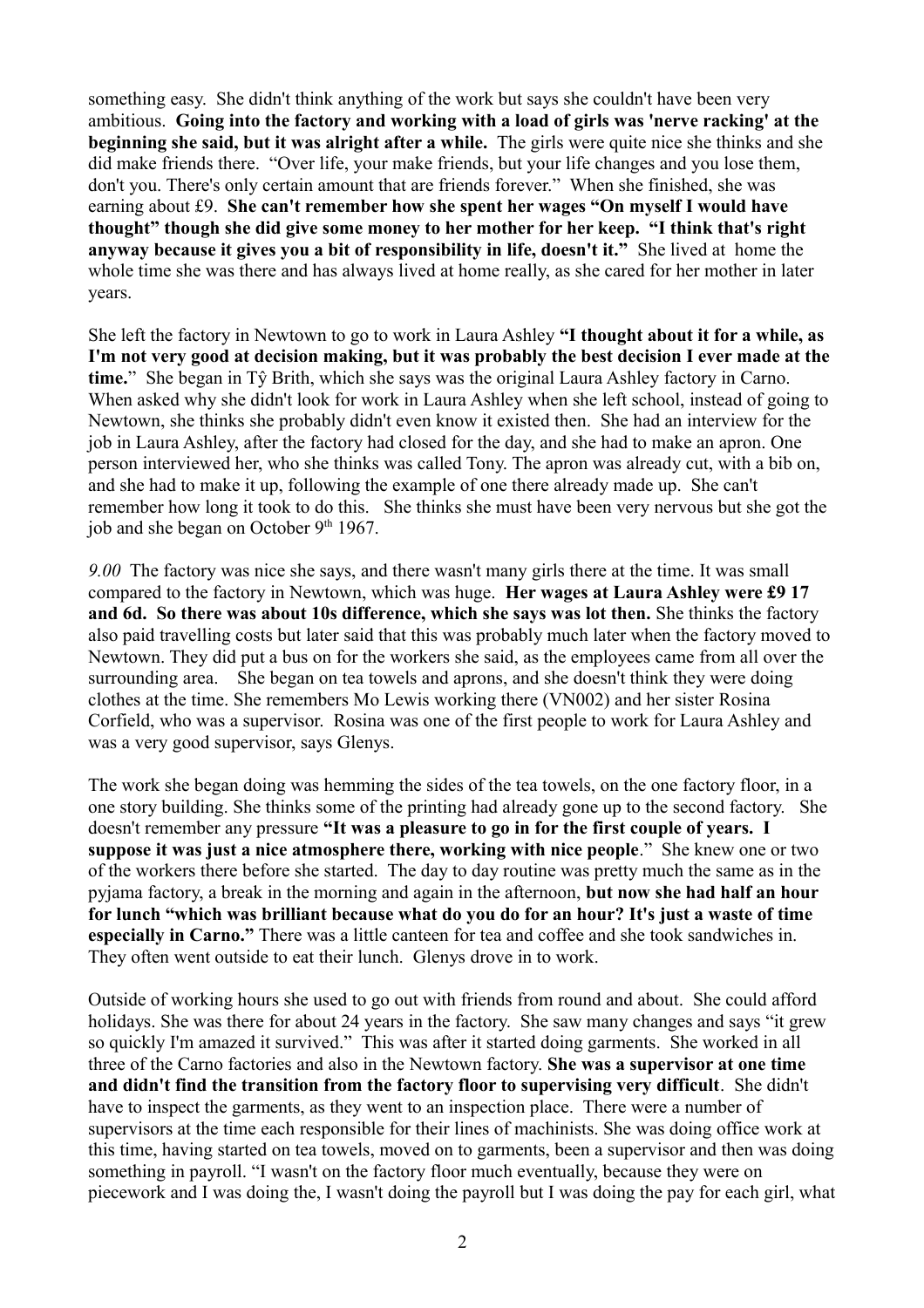they'd done every day, that sort of thing. I still refer to it as a supervisor but the work tickets came in every day and I went through them." Work tickets related to piecework but she says she can't remember details. She says it was quite easy in the early years but as time went on the factory went on to proper time and motion piecework.

She doesn't think there was ever a strike in Laura Ashley but she does remember, in the good days, that a union told the workers in one of the factories that they were already earning more than they could get them. "But I do remember, when there were (national) strikes and there was no electric, in the 70s was it? Yes, I can remember that, and they were doing ready packages of I think it was children's' garments ready to sew and we were going in and packing those." She remembers working there in the cold at that time, as there was no heat, although the factory didn't keep going 100%

*20.00* **Glenys says she has never been in a union in her life. "I don't think it did me any harm not to be, it probably wouldn't have done me no harm to be, would there? I just thought 'well, I'm quite happy as things are.'"** Disagreements or complaints would be sorted out among themselves. "There's always a way to sort things out, isn't there?" She can't remember if her job as supervisor involved any mediating between the workers and the management.

Glenys says she was there far far too long "The company I left wasn't the company I started with." She supposes some things must have changed for the better. As regards health and safety, she says "it didn't come into it" but **there were occasions when a machinist would have a needle through her finger. This happened to her in Newtown "I thought to myself afterwards there was such a fuss made for no need."** On those occasions, the finger would be trapped and they'd have to unscrew the needle, take the whole thing out, and pull the needle out. A worker probably wouldn't carry on working that day and the incident would be recorded. **There was a nurse on site, in the later days.** She can't remember any big accidents in places like the packing area and dyeing house.

The men worked in the printing department, stencilling, putting the dye onto the material in patterns. The relationship was 'marvellous' between the men and the women, she says, and there was a lot of fun in the early days. **There weren't many workers' nights out, however, and she can remember going to one or two evenings that had been organized and hardly anybody turning up but still 'having a wonderful time.'**

There was a Christmas party but she can't remember if they got a bonus at Christmas. Neither can she remember any trips organized by the factory. **She did go on a plane trip to Holland, with two other girls, as there was room on the Ashley plane. If the plane was going anywhere and there was room, they'd take some of the workers.** The plane went from an airfield near Shrewsbury. The workers would have to get themselves to Shrewsbury but the plane trip was free. She doesn't remember very much about the Holland trip.

Glenys was goalkeeper in the Laura Ashley football team and she remembers playing in Wormwood Scrubs against the shop girls, why they won. "We always won, I don't know why, it was nothing to do with me." They'd play locally most of the time and she doesn't remember them playing for charity or for money. She was involved in the Laura Ashley 'It's a Knock Out' too.

*27.55* They wore their own overalls on the factory floor, with pockets to keep their scissors and various things. They sat down all day at the machine and says they didn't think about things like repetitive strain. But she says it wasn't that strict in the early years and you could always get up and to to the toilet for a walk. **"What really really annoyed me were cigarette breaks. That really annoyed me as a non-smoker because I thought I should, if I worked there all my life, I thought I should finish two years early for all the cigarette breaks I didn't take. And I've**